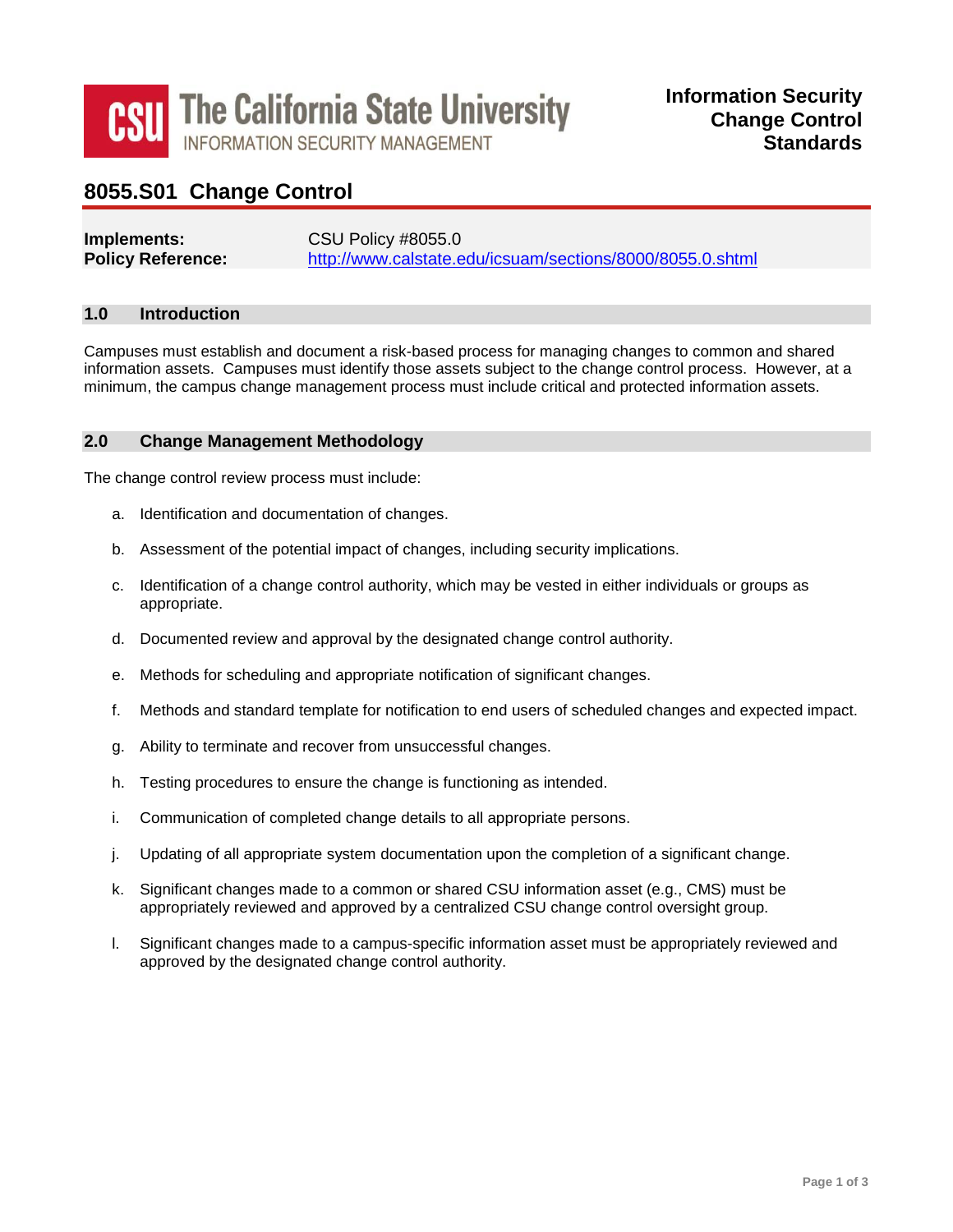# **3.0 Sample Change Management Methodology**

|                                    | <b>Low Impact Changes</b>                                                                                                                                                                                                | <b>Medium Impact Changes</b>                                                                                                                                                                                                                                                                                                                                                                | <b>High Impact</b><br><b>Changes</b>                                                                                                                                                                                                                                                                                                 |
|------------------------------------|--------------------------------------------------------------------------------------------------------------------------------------------------------------------------------------------------------------------------|---------------------------------------------------------------------------------------------------------------------------------------------------------------------------------------------------------------------------------------------------------------------------------------------------------------------------------------------------------------------------------------------|--------------------------------------------------------------------------------------------------------------------------------------------------------------------------------------------------------------------------------------------------------------------------------------------------------------------------------------|
| <b>Description</b><br>of Change    | A change intended to repair a<br>fault in an information system<br>or network resource.<br>Such changes can include<br>either the hardware or<br>software components of<br>information systems and<br>network resources. | A change intended to update or<br>upgrade an information system<br>or network resource.<br>Such changes can include major<br>patches or significant changes<br>to system configuration to meet<br>a new policy, security guideline,<br>or campus requirement.<br>Such changes can include either<br>the hardware or software<br>components of information<br>systems and network resources. | A change, which will<br>result in major changes to<br>an information system or<br>network resource.<br>Such changes can<br>include implementing new<br>functions or replacing<br>entire systems.<br>Such changes can<br>include either the<br>hardware or software<br>components of<br>information systems and<br>network resources. |
| Pre-change<br><b>Requirements</b>  | A change plan, including<br>back-out procedures, must be<br>developed and approved.                                                                                                                                      | A formal risk assessment must<br>be conducted on the change.<br>A change plan, including back-<br>out procedures, must be<br>developed and approved.                                                                                                                                                                                                                                        | A formal risk assessment<br>must be conducted on the<br>change.<br>A change plan, including<br>back-out procedures,<br>must be developed and<br>approved.<br>Information systems or<br>network resources that<br>are being changed must<br>be fully backed up.                                                                       |
| Approval<br><b>Required</b>        | System owner<br>$\bullet$<br>IT manager<br>$\bullet$                                                                                                                                                                     | System owner<br>$\bullet$<br>IT manager (may include<br>$\bullet$<br>ISO and TSO)<br>Change control group                                                                                                                                                                                                                                                                                   | System owner<br>$\bullet$<br>IT manager (may<br>$\bullet$<br>include ISO and<br>TSO)<br>Change control group                                                                                                                                                                                                                         |
| Post-change<br><b>Requirements</b> | After the change is made,<br>appropriate information<br>system or network resource<br>documentation, operations<br>processes, and configuration<br>documentation must be<br>updated.                                     | After the change is made,<br>appropriate information system<br>or network resource<br>documentation, operations<br>processes and configuration<br>documentation must be<br>updated.<br>Change results must be logged<br>and reported to change control<br>group.                                                                                                                            | After the change is made,<br>appropriate information<br>system or network<br>resource documentation,<br>operations processes,<br>and configuration<br>documentation must be<br>updated.<br>Change results must be<br>logged and reported to<br>change control group.                                                                 |

While each campus may identify its own change control methods, an example follows: